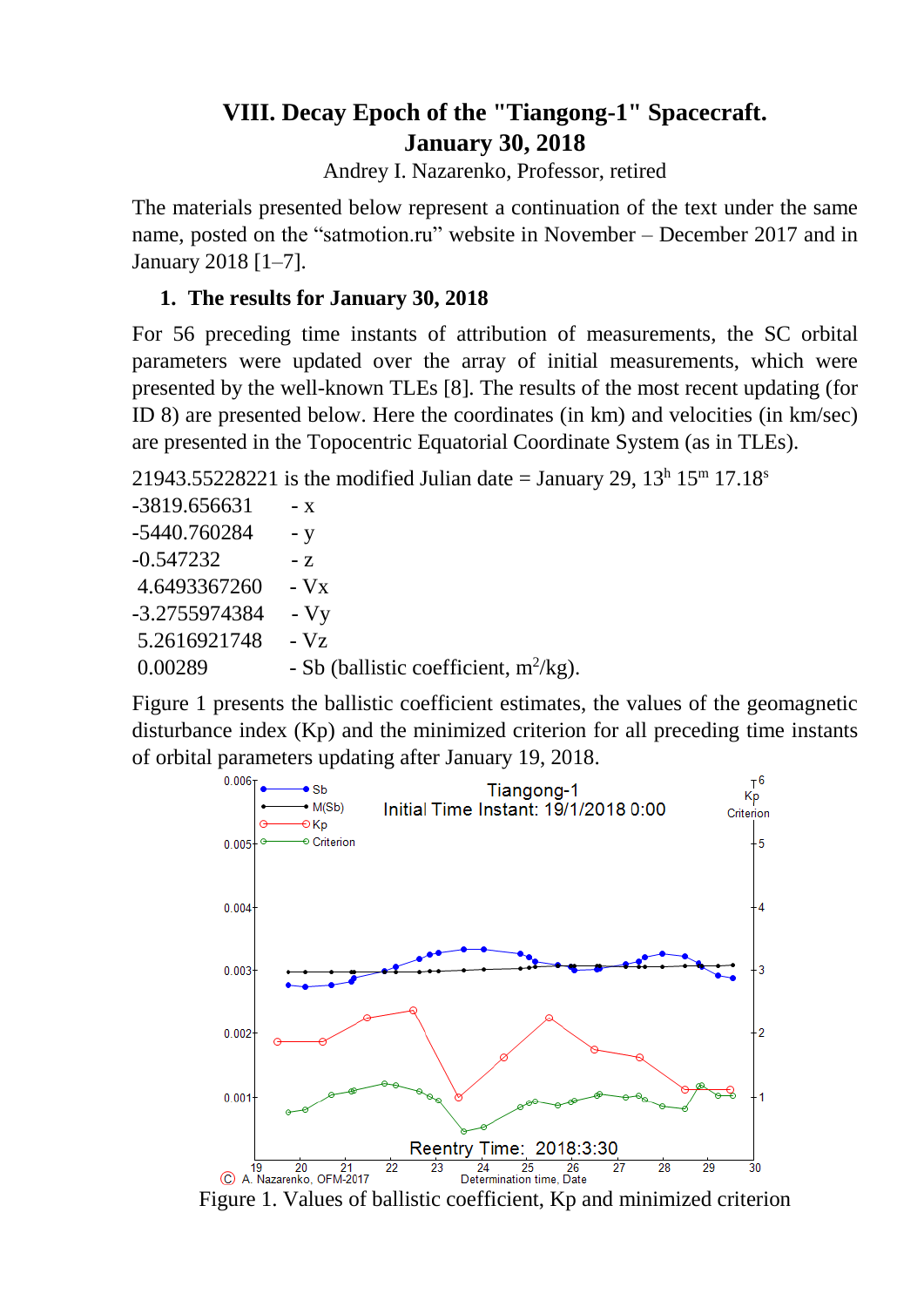The estimates of ballistic coefficient (Sb) have changed within the range from  $0.00275$  to  $0.00333$  m<sup>2</sup>/kg, i.e. 1.2 times. The highest drag variations have been observed during January 22 (increase) and 28 (decrease), which reflects the Kp index variations in previous points in time. The black line marks the Sb estimates averaged over some preceding time interval (the sliding average). On the time interval after January 19 these estimates decreased by 3.7%.

The values of a minimized criterion, presented in the figure, have a meaning of the ratio of residuals to the calculated RMS of errors, averaged over the time interval of measurements. These values depend on the magnitude of current residuals and vary from 0.46 to 1.21. Under perfect tuning of algorithm parameters, their average value should be close to 1. The averaged value of the criterion (0.95) is close to the ideal value.

The last smoothed ballistic coefficient value  $(0.00309 \text{ m}^2/\text{kg})$  was used as a constant value in the prediction of SC motion until its entering the dense layers of the atmosphere. The relevant prediction results for the aforementioned initial data (ID 8) are shown in figure 2.



## **Reentry Information.**

## **Tianging-1 is predicted to reenter on March 30, 2018 ±4 days.**

Figure 3 presents the results of all 76 preceding determinations of Tiangong-1 SC reentry time after January 01. The average value of reentry time is  $\approx$  March 30. Deviations from the average value do not exceed 10% of remaining lifetime. The RMS of errors amounted **2.8%**, which is several times lower than the traditional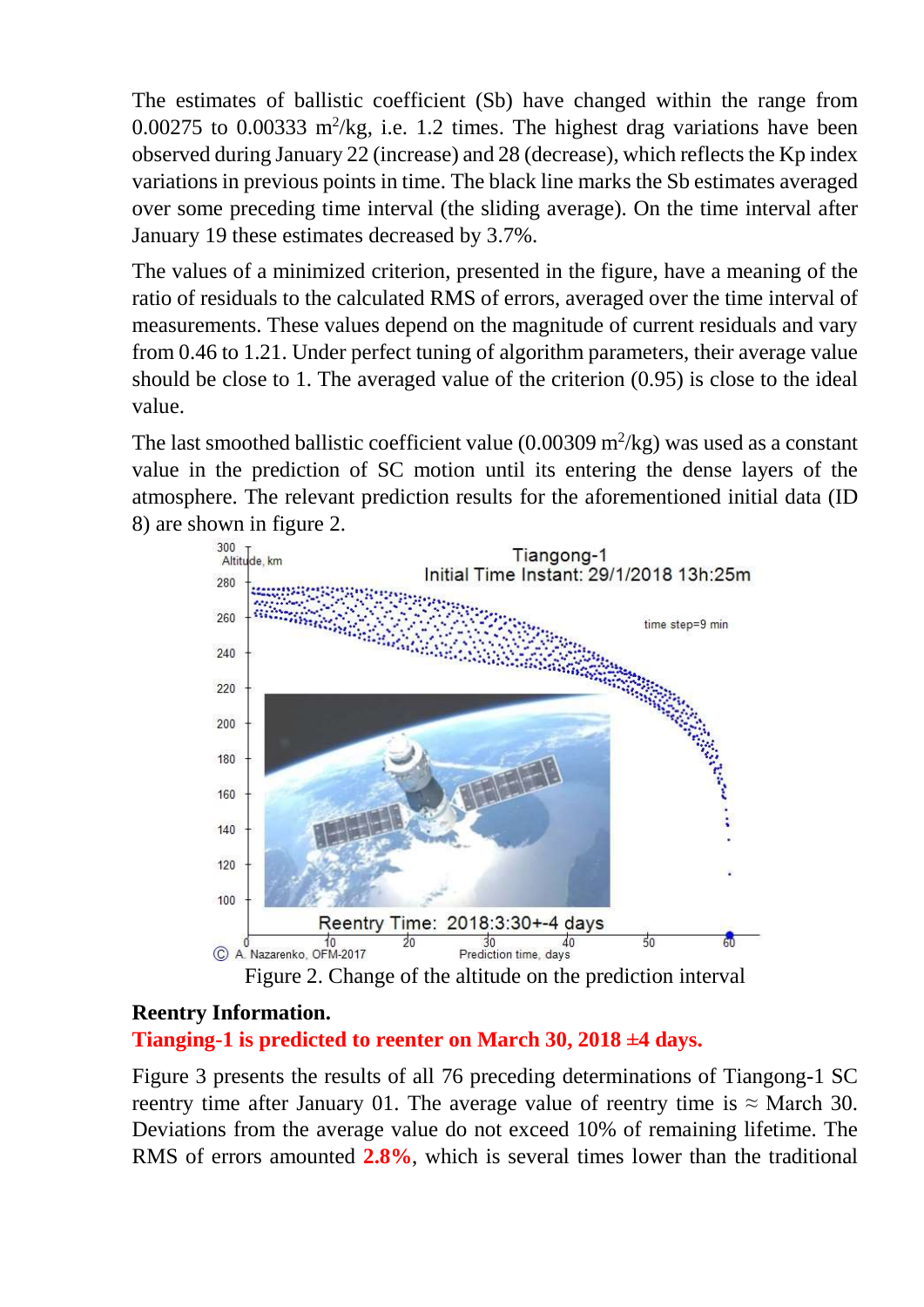estimates of errors. Removal of reentry time in early January was in line with the decrease of the average values of the Sb in this period by 15%.



Figure 3. All determinations of Tiangong-1 SC reentry time in 2018

## **2. Recent publication of other authors**

## a) **Tiangong-1** is predicted to reenter in late March  $2018 \pm 2$  weeks.

This prediction was performed by The Aerospace Corporation on 2018 January 17.

**b**) Data by V.S. Yurasov (private message).

The TLE processing results over the preceding week interval and the forecast of the SC motion until reentry:

| Initial data time       | <b>Results</b> |                  | Atmospheric model |                  |  |
|-------------------------|----------------|------------------|-------------------|------------------|--|
|                         |                | <b>GOST 1984</b> | <b>NRLMSIS</b>    | <b>GOST 2004</b> |  |
| November 9, 2017        | t reentry      | March $10^{10}$  | March $906h$      | March $7 \ 00^h$ |  |
|                         | Sb, $m^2/kg$   | 0.00384          | 0.00386           | 0.00368          |  |
| December 1, 2017        | t reentry      | March $12\,03^h$ | March $918h$      | March $11\ 22^h$ |  |
|                         | Sb, $m^2/kg$   | 0.00361          | 0.00389           | 0.00360          |  |
| December 9, 2017        | t reentry      | March $1400h$    | March $1612h$     | March $1806h$    |  |
|                         | Sb, $m^2/kg$   | 0.00367          | 0.00373           | 0.00347          |  |
| December 19, 2017       | t reentry      | March $1914h$    | March $21\,03^h$  | March $1714h$    |  |
|                         | Sb, $m^2/kg$   | 0.00349          | 0.00361           | 0.00359          |  |
| December 28, 2017       | t reentry      | March $19~20h$   | March $2018h$     | March $2015^h$   |  |
|                         | Sb, $m^2/kg$   | 0.00347          | 0.00369           | 0.00346          |  |
| <b>January 12, 2018</b> | t reentry      | March $2810h$    | March $30\ 22^h$  | March $30$ $10h$ |  |
|                         | Sb, $m^2/kg$   | 0.00331          | 0.00341           | 0.00325          |  |
| <b>January 27, 2018</b> | t reentry      | March $3009h$    | April $02 20h$    | March $3104h$    |  |
|                         | Sb, $m^2/kg$   | 0.00334          | 0.00334           | 0.00333          |  |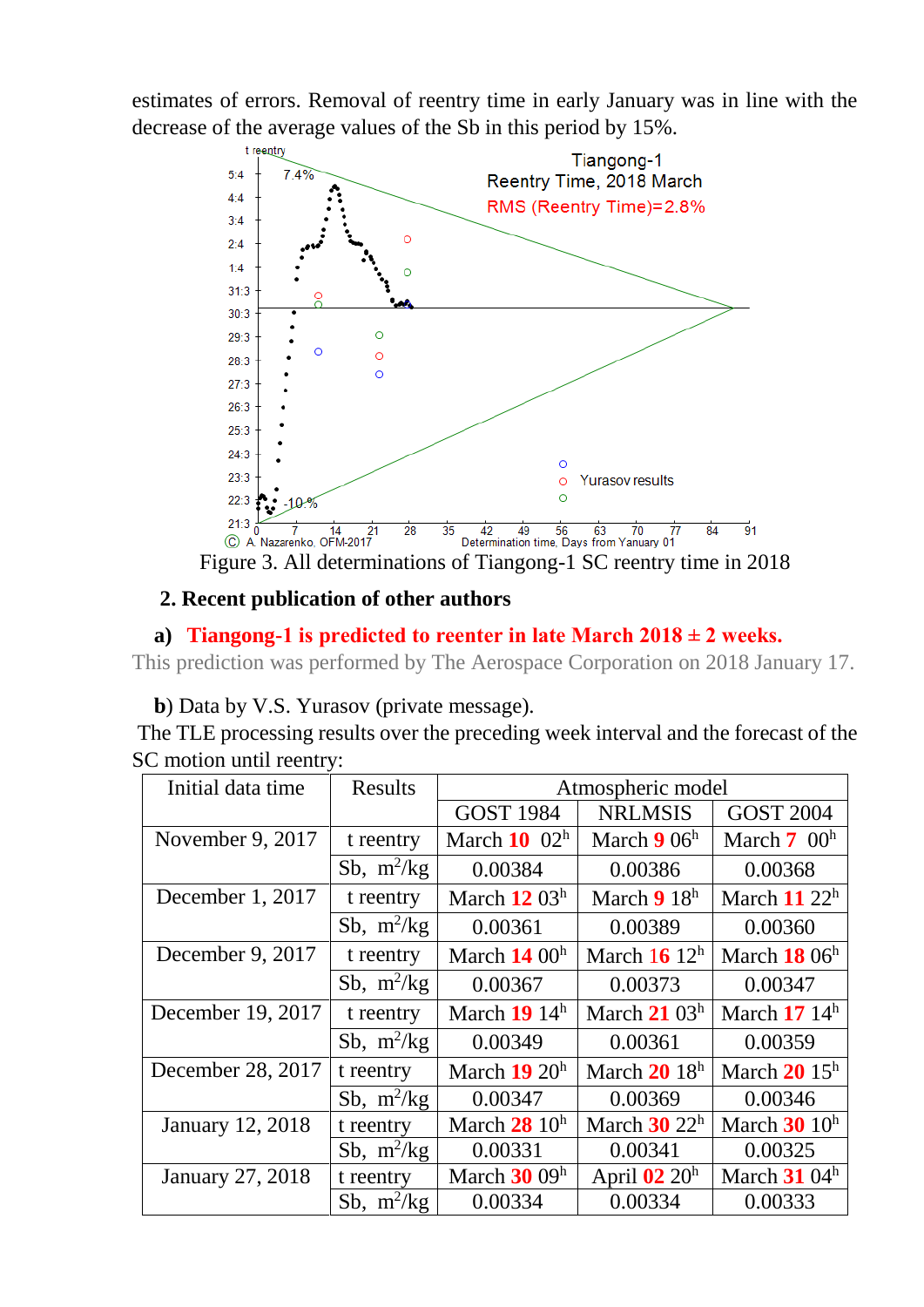## **с)** ESA



# **ESA - European Space Agency**

26 января в 21:15 · ©

Current #Tiangong1 reentry forecast updated by ESA's Space Debris Office: Not much change from last week! Estimated around 18 March to 12 April. but note this is highly variable. See http://blogs.esa.int/ .../20.../01/12/tiangong-1-reentry-updates/

The current reentry uncertainty window is shown below



# **Cesa**

#### **d**) Space Track DECAY DATA

| Show 10                    |                                                         |  | entries                                      |  |                |  |                        |                       |       |  | 37820<br>Search All Columns |  |            |                         |  |
|----------------------------|---------------------------------------------------------|--|----------------------------------------------|--|----------------|--|------------------------|-----------------------|-------|--|-----------------------------|--|------------|-------------------------|--|
| <b>NORAD CAT ID \$</b>     | <b>SATNAME</b>                                          |  | <b>INTLDES</b>                               |  | <b>COUNTRY</b> |  | <b>MSG EPOCH</b>       | DECAY EPOCH #         | RCS   |  | SOURCE                      |  | <b>TLE</b> | Тури                    |  |
| 37820                      | TIANGONG 1<br>and the Control of the Control of the Co- |  | 2011-053A<br><u> Maria Televizioni di Ca</u> |  | PRC.           |  | 2018-01-24<br>16:00:44 | 2018-03-12<br>0.00.00 | LARGE |  | <b>EOday</b> msg            |  | TLE.       | Prediction<br>アンティー・アール |  |
| 37820<br><b>STATISTICS</b> | TIANGONG 1<br>POPULATION AND LOCAL                      |  | 2011-0534<br>アイソドライン ひとこう                    |  | PRC<br>---     |  | 2017-12-27<br>16:48:42 | 2018-02-22<br>0.00.00 | LARGE |  | 60day_msg                   |  | TLE        | Prediction<br>93663390  |  |
| NCIRAD CAT II              | SATNAME                                                 |  | <b>INTLOES</b>                               |  | COUNTRY        |  | MSG EPOCH              | DECAY EPOCT           | 7005  |  | SQUADE                      |  |            | Type                    |  |

### **References**

- 1. A.I. Nazarenko. Decay Epoch of the "Tiangong-1" Spacecraft. November 1, 2017. Site satmotion.ru
- 2. A.I. Nazarenko. Decay Epoch of the "Tiangong-1" Spacecraft. November 15, 2017. Site satmotion.ru
- 3. A.I. Nazarenko. Decay Epoch of the "Tiangong-1" Spacecraft. December 1, 2017. Site satmotion.ru
- 4. A.I. Nazarenko. Decay Epoch of the "Tiangong-1" Spacecraft. December 10, 2017. Site satmotion.ru
- 5. A.I. Nazarenko. Decay Epoch of the "Tiangong-1" Spacecraft. December 20, 2017. Site satmotion.ru